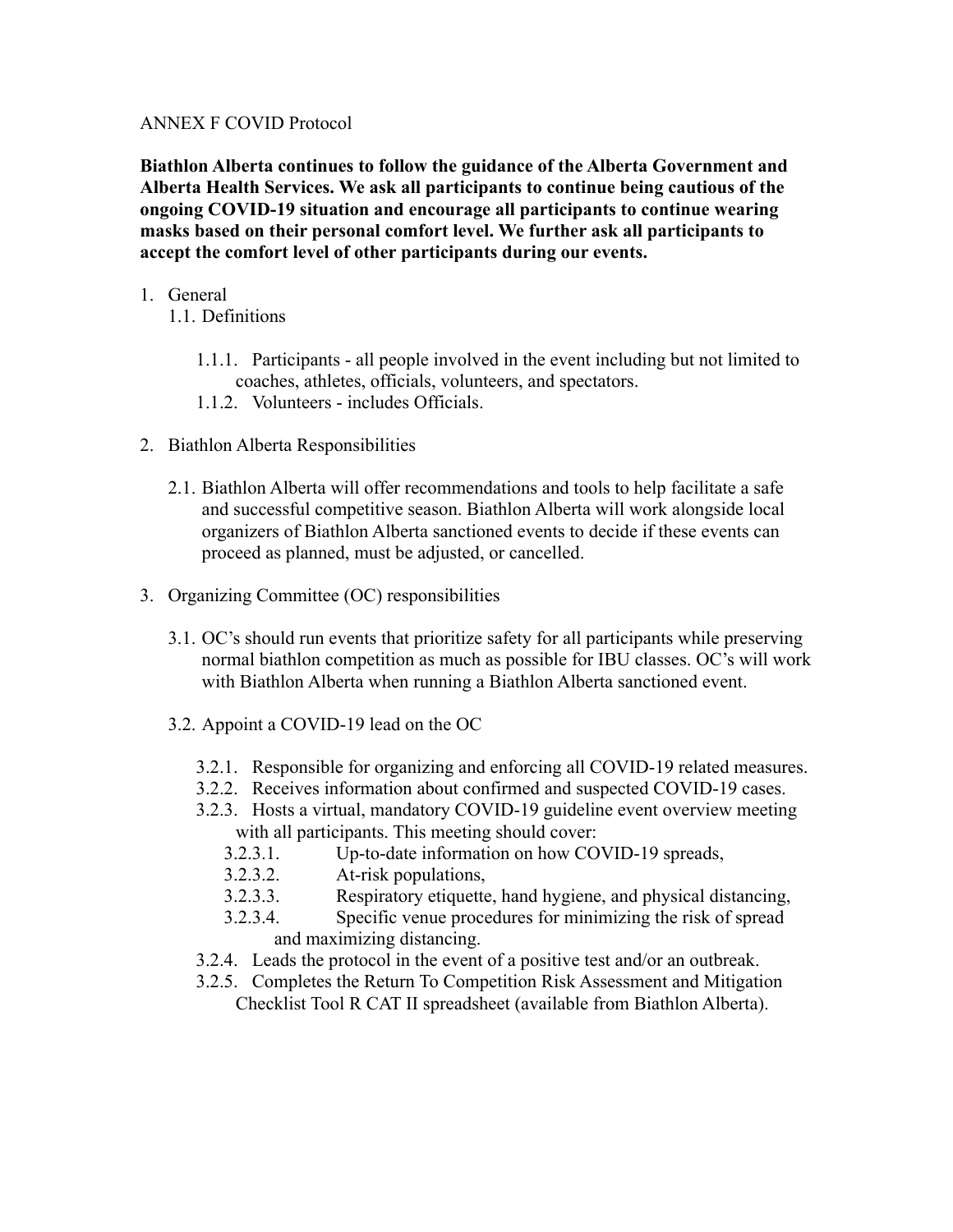### 3.3. Registration

- 3.3.1. Athlete registration form should include an assumption of risk for COVID-19 if they have not already signed the assumption of risk through Zone 4.
- 3.3.2. Non-athlete participants (i.e: coaches and volunteers) should register their attendance (for tracking and numbers management) and complete an assumption of risk.
- 3.3.3. OC's must keep a register of participants for tracing in the event of an outbreak.
- 3.4. Screening
	- 3.4.1. Have a pre-event online daily screening (declaration of health) for all participants in between registration end and event start.
	- 3.4.2. Establish and monitor a daily screening during the event for all participants (online).
- 3.5. Volunteers
	- 3.5.1. Ask volunteers what roles they are comfortable with to accommodate people's individual risk tolerance.
	- 3.5.2. Minimize volunteer numbers when possible. Limit back-up volunteers (e.g. one team of two people for the penalty loop only).
	- 3.5.3. Utilize coaches in place of volunteers where possible (target reset, range recording, rifle check etc.).
	- 3.5.4. Ensure there is adequate space and comfort for volunteer rest periods. Consider renting heated outdoor tents (see Venue Spaces and Buildings below).
	- 3.5.5. Provide volunteers with specific COVID-19 event training.
- 3.6. Venue Traffic and Access
	- 3.6.1. Establish clear instructions on access and exit to the venue (competition office, waxing cabins, meeting rooms, changing rooms, toilets, showers) and to competition areas (equipment check, start and finish area, shooting range, course).
	- 3.6.2. Indicate the direction of travel in all high use areas.
	- 3.6.3. Control access to the premises: ie: schedule, number of people admitted, who is admitted.
	- 3.6.4. Make clear arrival/departure procedures (limit time at venue) for all participants.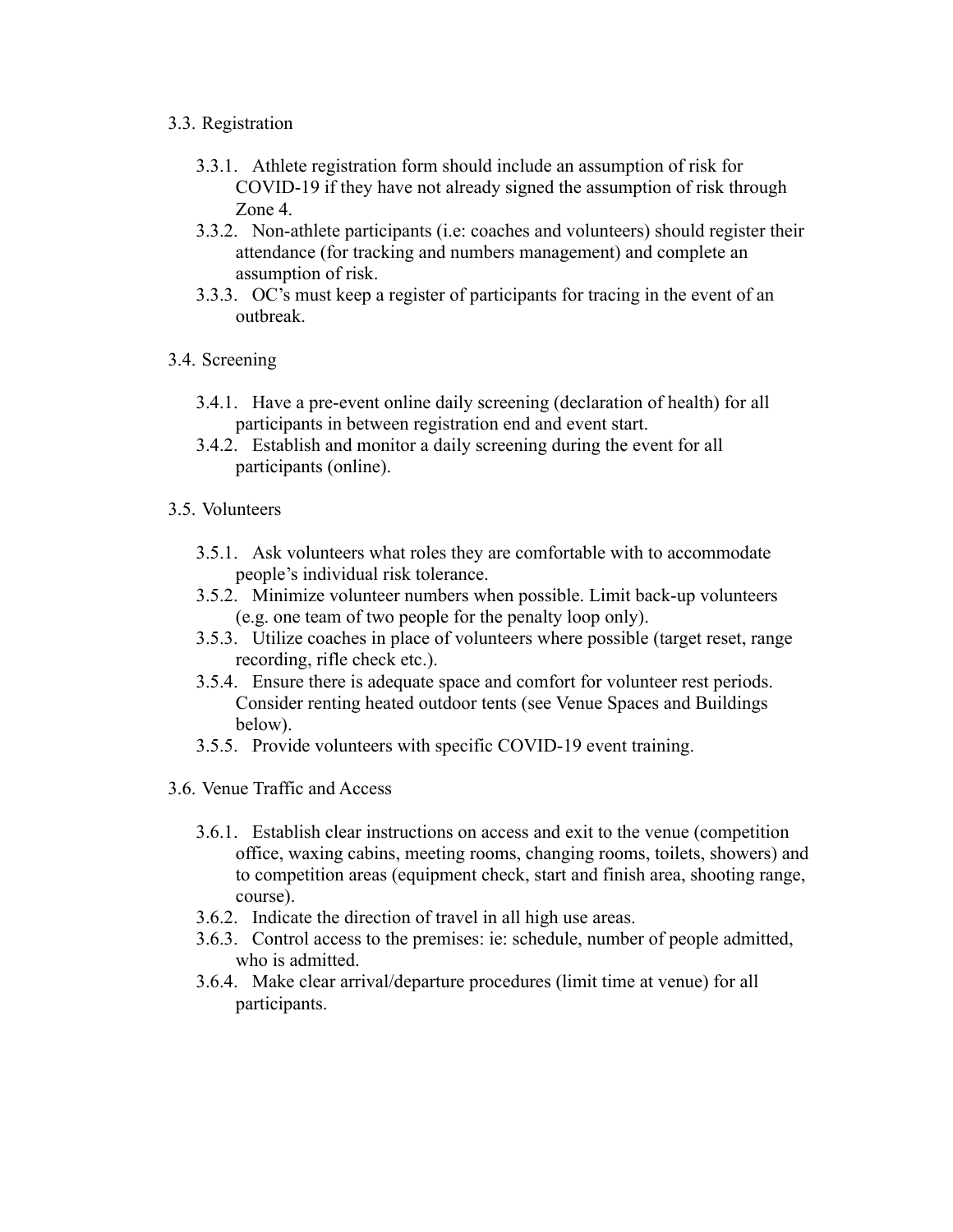- 3.7. Venue Spaces and Buildings:
	- 3.7.1. Limit numbers in indoor spaces (timing room, competition office, medical room), increase ventilation and ensure individuals inside are encouraged to wear masks while being inside.
	- 3.7.2. Separate athletes and coaches, volunteers and spectators with designated areas.
	- 3.7.3. Space for volunteers to rest in between races (i.e. a heated tent with enough space to physical distance).
	- 3.7.4. Reinforce the notion that athletes and coaches should: Arrive. Train/Compete. Depart.
	- 3.7.5. Establish an area for athletes to keep warm/change clothes, where distancing is possible, between zero and their start time (consider personal vehicles or warming tents).
- 3.8. Personal Protective Equipment:
	- 3.8.1. Masks are recommended in all indoor settings and outdoor settings.
	- 3.8.2. Ensure volunteers have adequate protective equipment (masks, disinfectant, gloves), especially those with duties that require close contact or are in vulnerable populations (bibs, transponders, starters, rifle check) and they are all trained in COVID-19 event protocols.
	- 3.8.3. Have extra masks/gloves available.
- 3.9. Disinfection/Sanitization:
	- 3.9.1. Make hand sanitizer dispensers available to all users, especially at entrances/exits to buildings.
	- 3.9.2. Provide access to soap and water or an alcohol-based hand sanitizer (at least 60% alcohol), one time use paper towels and waste baskets in all public washrooms.
	- 3.9.3. Remind participants of the importance of hand hygiene, respiratory etiquette and physical distancing especially in areas conducive to contamination: entrances, rooms, toilets, changing rooms, showers, exterior doors.
	- 3.9.4. Avoid sharing objects ie: timing equipment. If this is not possible, implement strict hygiene and cleaning measures.
	- 3.9.5. Disinfect infrastructure and equipment regularly: doors, counters, toilets, faucets, stair railings, showers, shared equipment.
- 3.10. Competition:
	- 3.10.1. Establish the schedule of competitions to minimize contact between participants and maximize regular competition activity.
	- 3.10.2. Online/virtual tools: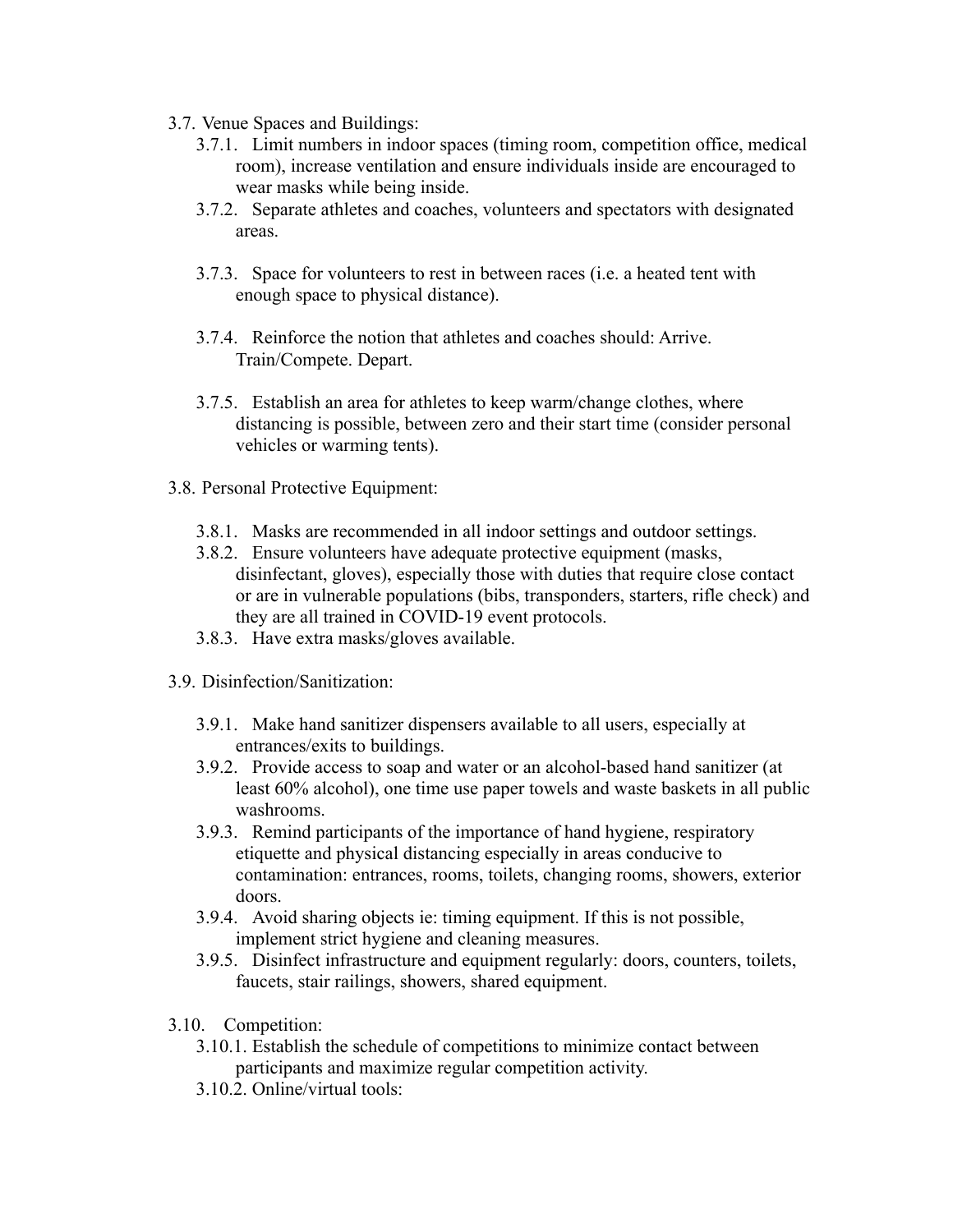- 3.10.2.1. Disseminate information electronically (i.e. WhatsApp for regular/updated information and/or email),
- 3.10.2.2. Online registration and payment,
- 3.10.2.3. Online daily health screening,
- 3.10.2.4. Virtual meetings and remote draws,
- 3.10.2.5. Prize/Medal ceremony,
- 3.10.2.6. Digital documents (Start lists, results).

## 3.10.3. Bibs:

- 3.10.3.1. Prepare bibs in advance and be organized to limit waiting time.
- 3.10.3.2. Limit pick-up to one coach for each team and/or consider bib distribution outside.
- 3.10.3.3. Consider extending bib pick-up times.
- 3.10.3.4. Consider dropping off team bibs to coaches in the range.
- 3.11. Stadium:
	- 3.11.1. Separate entrance and exit location(s) to the stadium.
	- 3.11.2. Clearly communicate the direction of travel.
	- 3.11.3. Use a protocol that will deal safely with athletes' belongings in the start/finish.

# 3.12. Start:

- 3.12.1. Maximize the size of the start pen.
- 3.12.2. Consider limiting time in the start pen (i.e. 10min before start).
- 3.12.3. Set-up start pen to allow for 2 meters of physical distance.
- 3.12.4. Consider starts that better maintain physical distance and reduce volunteer time directly with athletes (duel start, wave start, individual start).
- 3.12.5. Ensure garbage cans are clearly marked.
- 3.13. Finish:
	- 3.13.1. Maximize the size of the finish pen.
	- 3.13.2. Direct traffic away from high volume areas.
	- 3.13.3. Rifle check can be completed by the athlete under the verbal direction of an official (bolt open, spare rounds out).
	- 3.13.4. Athletes can be directed to drop bib and transponders in a specific place.
	- 3.13.5. At the end of the competition, bibs and transponders should be handled with gloves. Transponders should be disinfected after each use. The bibs must be washed with laundry soap and the wash, dry cycle or both should be with the high heat setting after each use.
	- 3.13.6. Have multiple sets of bibs if available.
	- 3.13.7. Have all participants bring their own meals/snacks/drinks.
	- 3.13.8. Encourage athletes to leave the finish area quickly (avoid coach-athlete discussions in/around the finish area). No coaches or support staff are allowed in this area, unless there is an emergency.
	- 3.13.9. Ensure garbage cans are clearly marked.
- 3.14. Rifle check: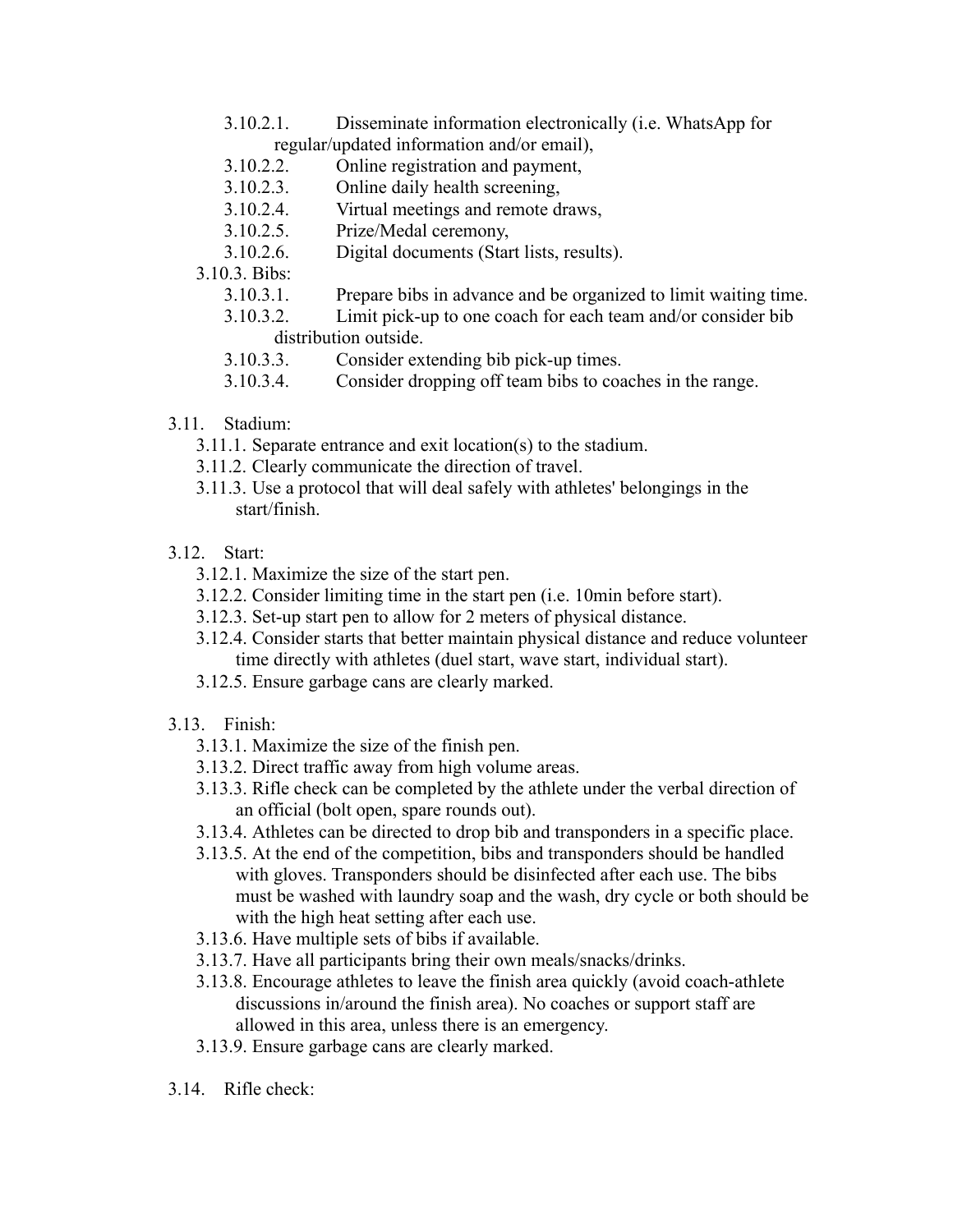- 3.14.1. Consider multiple stations.
- 3.14.2. Consider rifle check once per weekend or race series only.
- 3.14.3. Consider extending the time of rifle check and/or use an official training day.
- 3.14.4. Some possible methods:
	- 3.14.4.1. Done by officials with cleaning of rifle touch points,
- 3.15. Wax cabins:
	- 3.15.1. Reduce use when possible.
	- 3.15.2. Limit the number of waxers and wear a mask.
	- 3.15.3. Consider implementing a wax protocol.
	- 3.15.4. Wax skis at accommodation or outside if possible.
	- 3.15.5. Open air wax tents with physical distancing and mask use.
- 3.16. Course:
	- 3.16.1. Skiing remains low risk can maintain 2 meters physical distance. Can wear buff and glasses as extra precaution (athlete choice).
	- 3.16.2. Communicate early and loudly the intention to pass, pass wide and pass in strategic locations where passing will be easy (this should be done regardless of COVID-19).
- 4. Participant responsibilities
	- 4.1. Stay home and arrange for testing if you have been around someone with COVID-19 or if you experience symptoms such as a cough, fever, breathing difficulties, loss of taste or smell, severe fatigue.
	- 4.2. Limit time at the venue. Arrive. Train/Compete. Depart.
	- 4.3. It is recommended that participants should wear masks at all times, unless skiing, on the shooting mat or behind a scope and can maintain 2m physical distance.
	- 4.4. A buff can be used as a non-medical mask, so long as it's worn properly (i.e. masks must cover both the mouth, nose, and have two layers). Bring multiple masks as breathing  $+$  cold can freeze them.
	- 4.5. Bring your own equipment (skis, poles, rifle, ammunition).
	- 4.6. Keep your personal belongings to a minimum (water bottle, food, change of clothing, competition equipment, mask).
	- 4.7. A change of clothing, especially race gloves and buffs/masks, could be a good idea for athletes in between the race and cool-down.
	- 4.8. Athletes are encouraged to wash gloves & other race clothing in between races to increase sanitary measures and personal hygiene.
	- 4.9. Limit time spent in public washrooms and utilize washrooms at your residence. If you do use the public washroom, practice extremely good hygiene.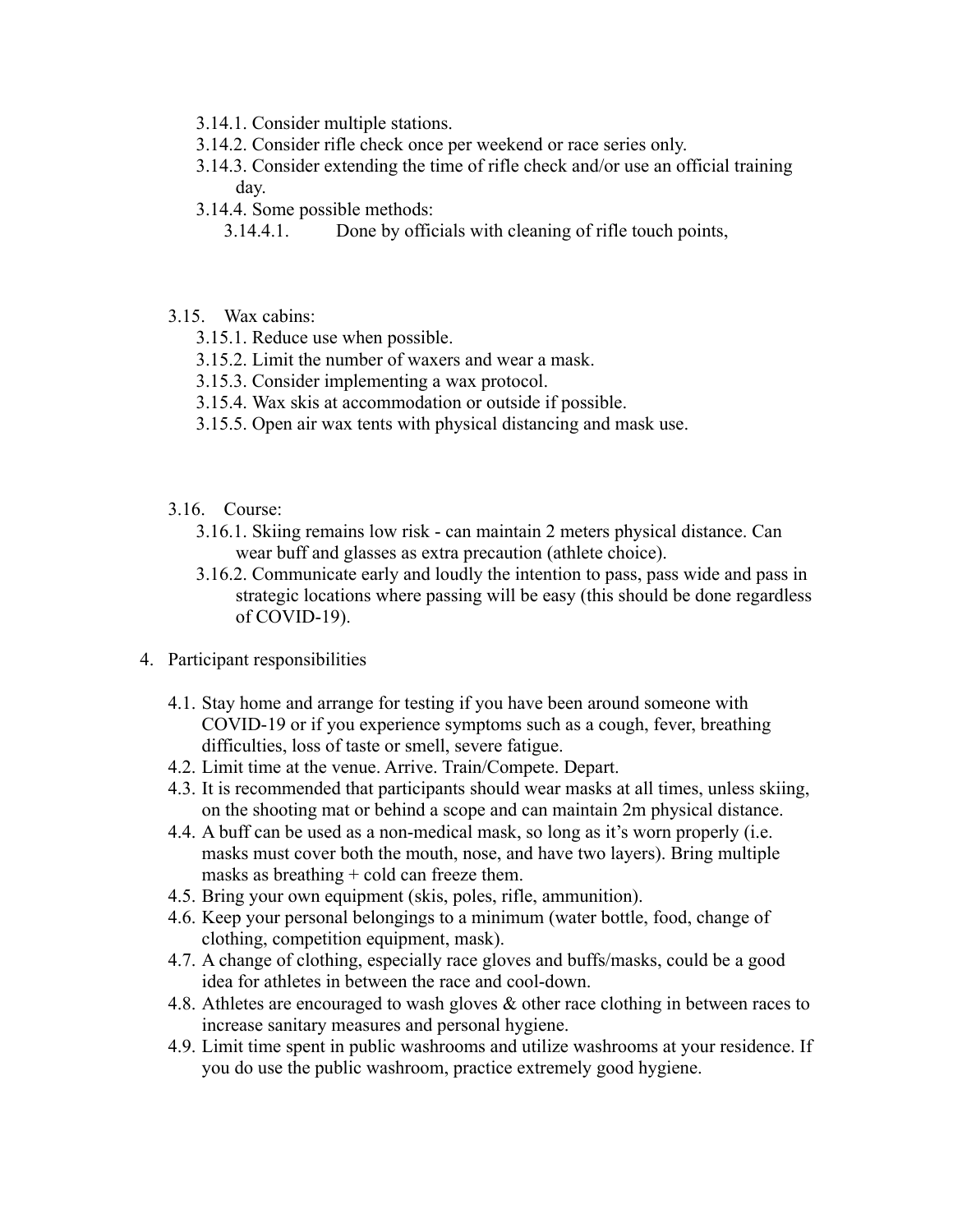- 4.10. Wash hands often with soap and water for 20 seconds and/or use hand sanitizer regularly.
- 4.11. Cough and sneeze into the elbow or use disposable tissue.
- 4.12. Avoid touching your eyes, nose, mouth, & face with unwashed hands.
- 4.13. Participants who test positive for COVID-19 should immediately notify the host organizing committee, including positive COVID-19 results up to 14 days after the event.
- 4.14. Consider flu shots. Consult Alberta Health Services.
- 5. Team considerations
	- 5.1. Health Screening
		- 5.1.1. Biathlon Alberta asks all participants to complete a self-assessment questionnaire which will be sent to all registered participants on the morning of the race. The self-assessment questionnaire should to be completed before the participant arrives at the competition venue.
	- 5.2. Travel Procedures
		- 5.2.1. Pre-Travel
			- **5.2.1.1. Athlete/support staff should not travel if they show any symptoms of COVID-19 or if they have been exposed to someone who has COVID-19 within a 14 day period prior to departure.**
			- 5.2.1.2. Daily health screening is recommended for 7 days prior to travel.
			- 5.2.1.3. Limit social gatherings and potential areas for exposure (i.e. restaurants, grocery stores etc.) in the week prior to travel where possible.
			- 5.2.1.4. Check the local quarantine regulations and disease prevalence at your destination prior to departure.
			- 5.2.1.5. Speak with your doctor prior to travel to ensure travelling to competitions is safe for you and to ensure underlying co-morbidities and disabilities are documented.
			- 5.2.1.6. Create a procedure in the event a team member becomes symptomatic.
		- 5.2.2. Driving
			- 5.2.2.1. If renting a car, pre-clean high touch points.
			- 5.2.2.2. Travel with family/bubble (avoid carpooling)
				- 5.2.2.2.1. If carpooling cannot be avoided, develop a protocol and ensure masks are worn at all times. Do not fill the vehicle to maximum capacity.
			- 5.2.2.3. Avoid excessive stops & limit eating out.
			- 5.2.2.4. Bring hand sanitizer for travel and apply regularly.
		- 5.2.3. Commuting to competition venues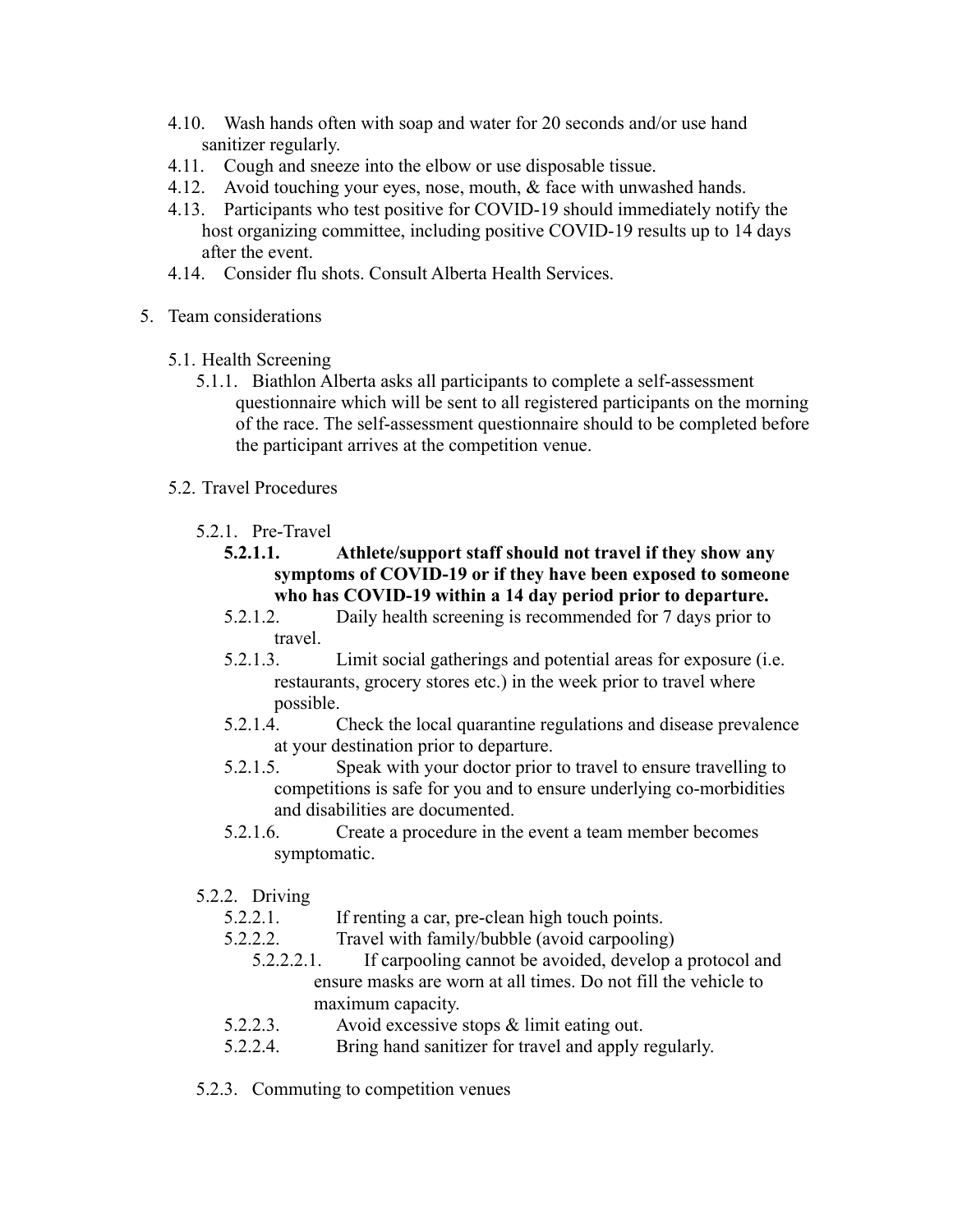- 5.2.4. Best practice is to stay in your family/bubble and not give rides to those outside your bubble. If this is not possible then wear a mask during commuting and apply hand sanitizer before one gets into the vehicle and after they get out of the vehicle.
- 5.2.5. Organize transportation to limit athletes and coaches waiting for extended periods for others to finish competing/training. Arrive. Train/Compete. Depart.
- 5.2.6. Avoid public transportation if possible.

## 5.3. Accommodation

- 5.3.1. Single and double rooms only. Best practice is to share a room with family/bubble members.
- 5.3.2. Teams should strongly consider booking at least one extra room in case someone needs to be isolated.
- 5.3.3. Provide a place to isolate at the event that someone comes down with a suspected COVID-19 case. Then contact the local health authority for next steps.
- 5.3.4. Ask the hotel what their COVID-19 protocols are and how often they clean high-touch surfaces.
- 5.3.5. Ensure hand sanitizer, soap and single use paper towels are abundant and available in the rooms, bathrooms, and common areas.
- 5.3.6. Best practice is to avoid sharing common areas with other teams.
- 5.3.7. Provide and use sanitizers for high touch areas, disinfect regularly.
- 5.3.8. Ensure there are laundry facilities or the ability to wash clothes on-site.
- 5.3.9. Frequently wash clothes, especially ski gloves & sports gear.
- 5.3.10. If staying in a hotel, keep separate from other guests, avoid elevators, gyms, pool facilities, and common areas.

## 5.4. Competition Venue

- 5.4.1. Stay home and arrange for testing if you have been around someone with COVID-19 or if you experience symptoms such as a cough, fever, breathing difficulties, loss of taste or smell, severe fatigue.
- 5.4.2. Participants who test positive for COVID-19 should immediately notify their coach and the host organizing committee, including positive COVID-19 results up to 14 days after the event.
- 5.4.3. Bring all your own equipment/gear (skis, poles, rifle, ammunition, bags) do not share.
- 5.4.4. Keep your personal belongings to a minimum (water bottle, food, change of clothing, competition equipment, mask).
- 5.4.5. Teams should limit time at the venue. Arrive. Train/Compete. Depart.
- 5.4.6. It is recommended that teams (athletes, coaches, parents, etc.) should wear masks at all times, unless skiing, on the shooting mat or behind a scope and can maintain 2m physical distance.